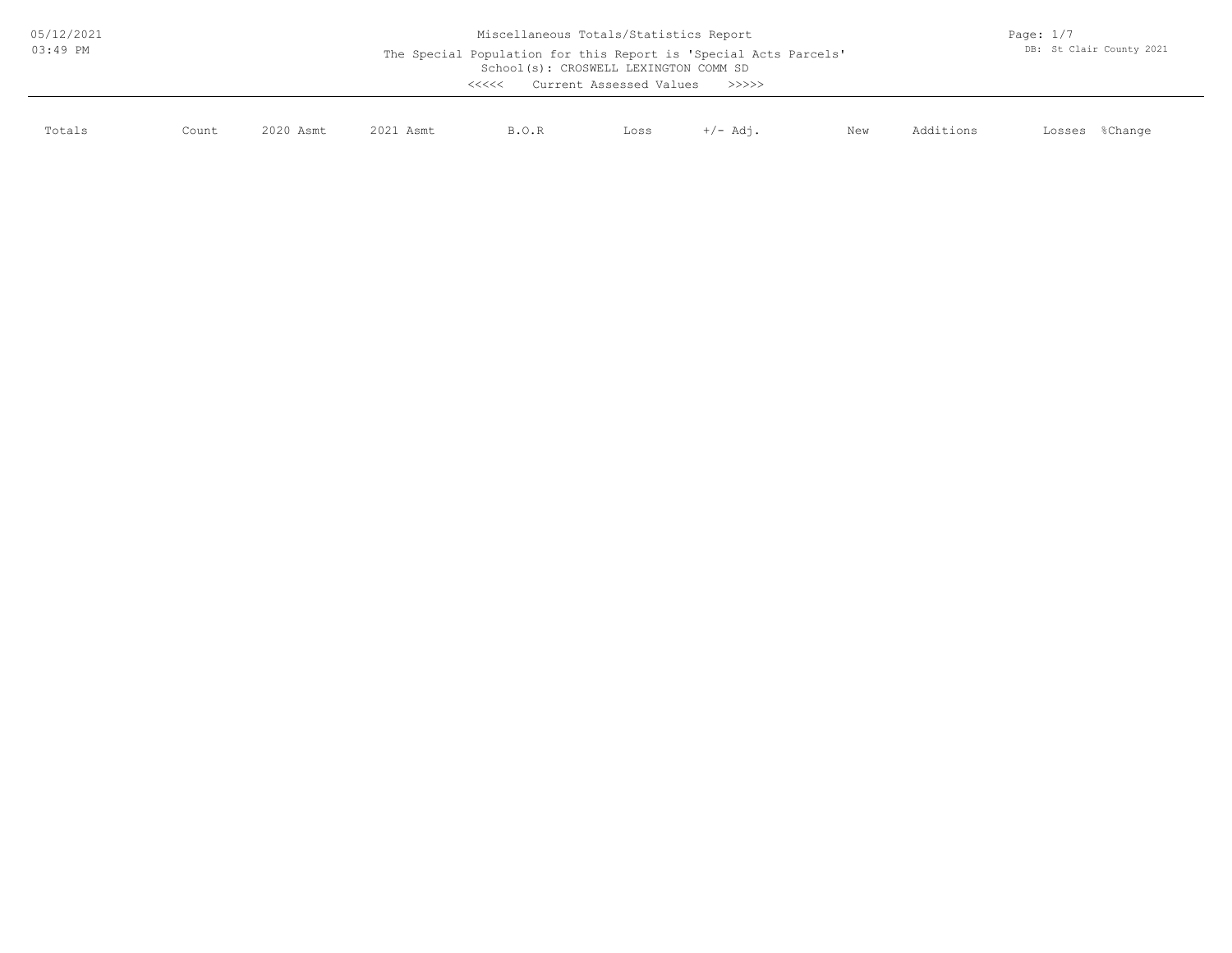| 05/12/2021 |       | Miscellaneous Totals/Statistics Report |         |                                                                                                                                                                                     |          |         |          |         |          | Page: $2/7$ |  |  |
|------------|-------|----------------------------------------|---------|-------------------------------------------------------------------------------------------------------------------------------------------------------------------------------------|----------|---------|----------|---------|----------|-------------|--|--|
| $03:49$ PM |       |                                        | <<<<    | DB: St Clair County 2021<br>The Special Population for this Report is 'Special Acts Parcels'<br>School(s): CROSWELL LEXINGTON COMM SD<br>S.E.V., Taxable and Capped Values<br>>>>>> |          |         |          |         |          |             |  |  |
| Totals     | Count | 2020 SEV                               | Fin SEV | 2021 SEV                                                                                                                                                                            | 2020 Tax | Fin Tax | 2021 Tax | BOR Tax | 2021 Cap | 2021 MCAP   |  |  |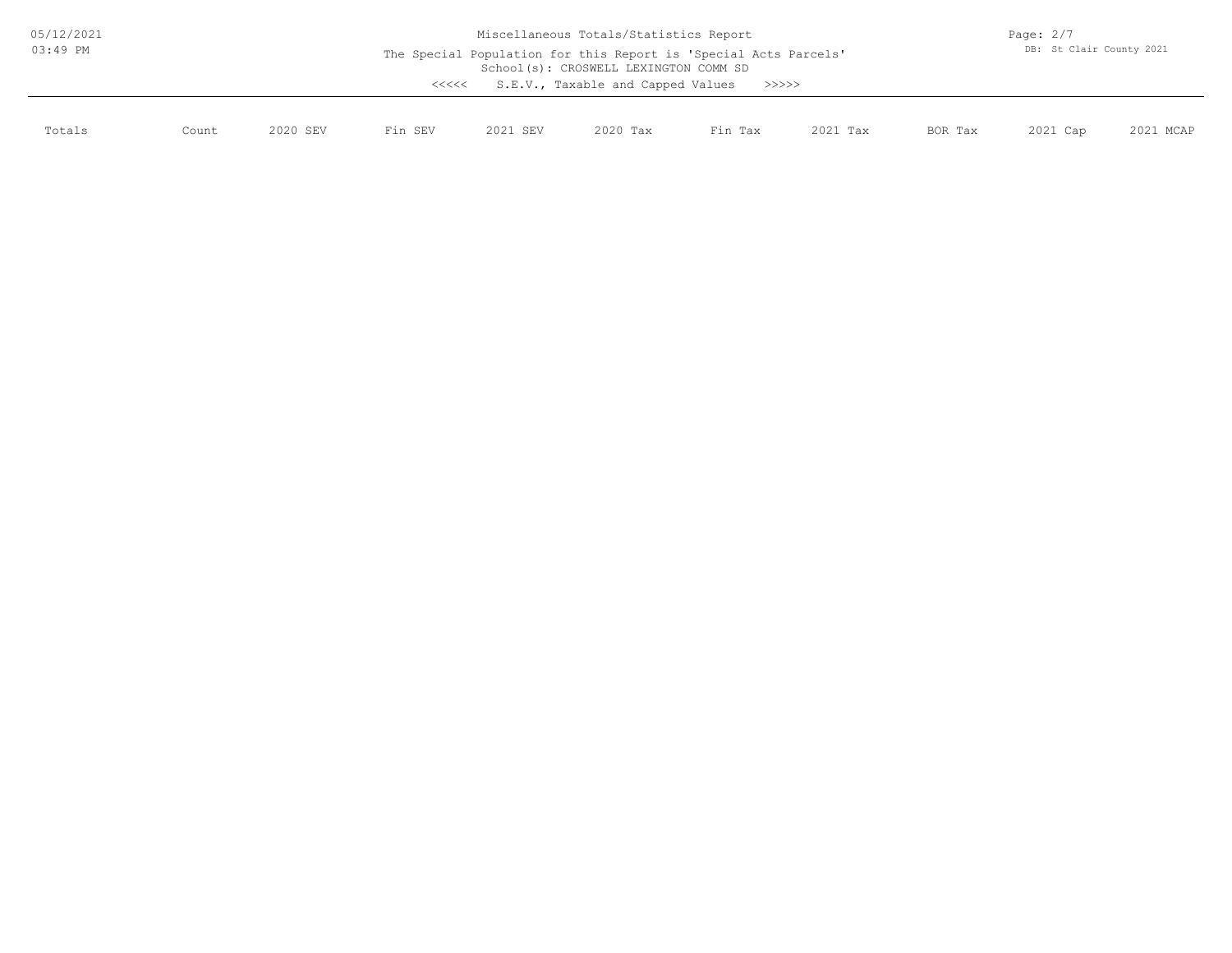| 05/12/2021  |  |
|-------------|--|
| $0.3:49$ PM |  |

School(s): CROSWELL LEXINGTON COMM SD Miscellaneous Totals/Statistics Report The Special Population for this Report is 'Special Acts Parcels' <<<<< PRE/MBT Percentage Times S.E.V. >>>>>

| Totals | Count | 2020 ORIG<br>PRE | 2020 ORIG<br>Non-PRE | Final PRE | Final<br>Non-PRE | W/O Winter<br>PRE | W/O Winter<br>Non-PRE | 2021 ORIG<br>PRE | 2021 ORIG<br>Non-PRE |
|--------|-------|------------------|----------------------|-----------|------------------|-------------------|-----------------------|------------------|----------------------|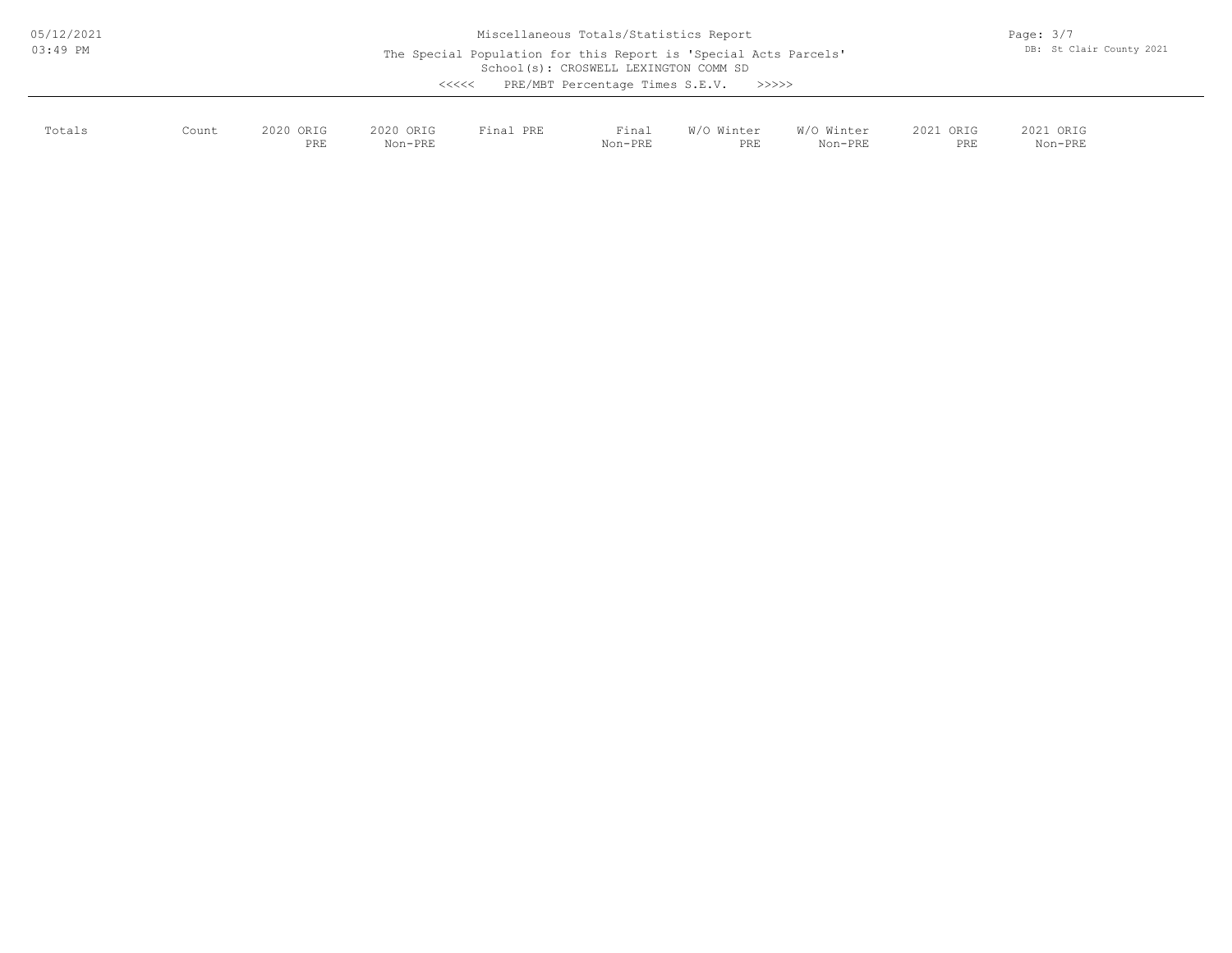| 05/12/2021 |  |
|------------|--|
| $03:49$ PM |  |

School(s): CROSWELL LEXINGTON COMM SD Miscellaneous Totals/Statistics Report The Special Population for this Report is 'Special Acts Parcels' <<<<< PRE/MBT Percentage Times Taxable >>>>>

| Totals<br>. | Count | 2020 ORIG<br>PRE | 2020 ORIG<br>Non-PRE | Final PRE | Final<br>the contract of the contract of the contract of<br>Non-PRE | W/O Winter<br>PRE | W/O Winter<br>Non-PRE | 2021 ORIG<br>PRE | 2021 ORIG<br>Non-PRE |
|-------------|-------|------------------|----------------------|-----------|---------------------------------------------------------------------|-------------------|-----------------------|------------------|----------------------|
|             |       |                  |                      |           |                                                                     |                   |                       |                  |                      |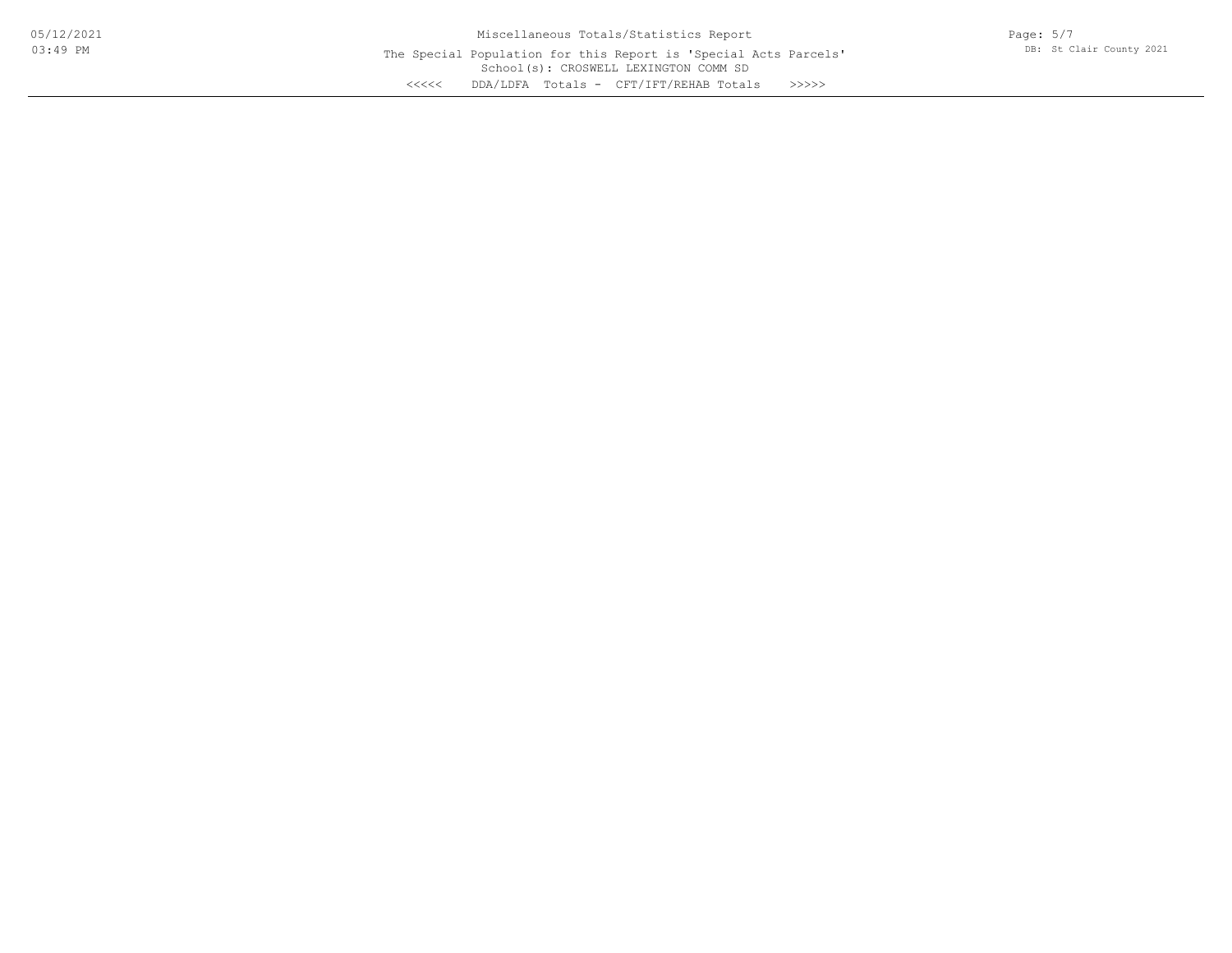## School(s): CROSWELL LEXINGTON COMM SD The Special Population for this Report is 'Special Acts Parcels'